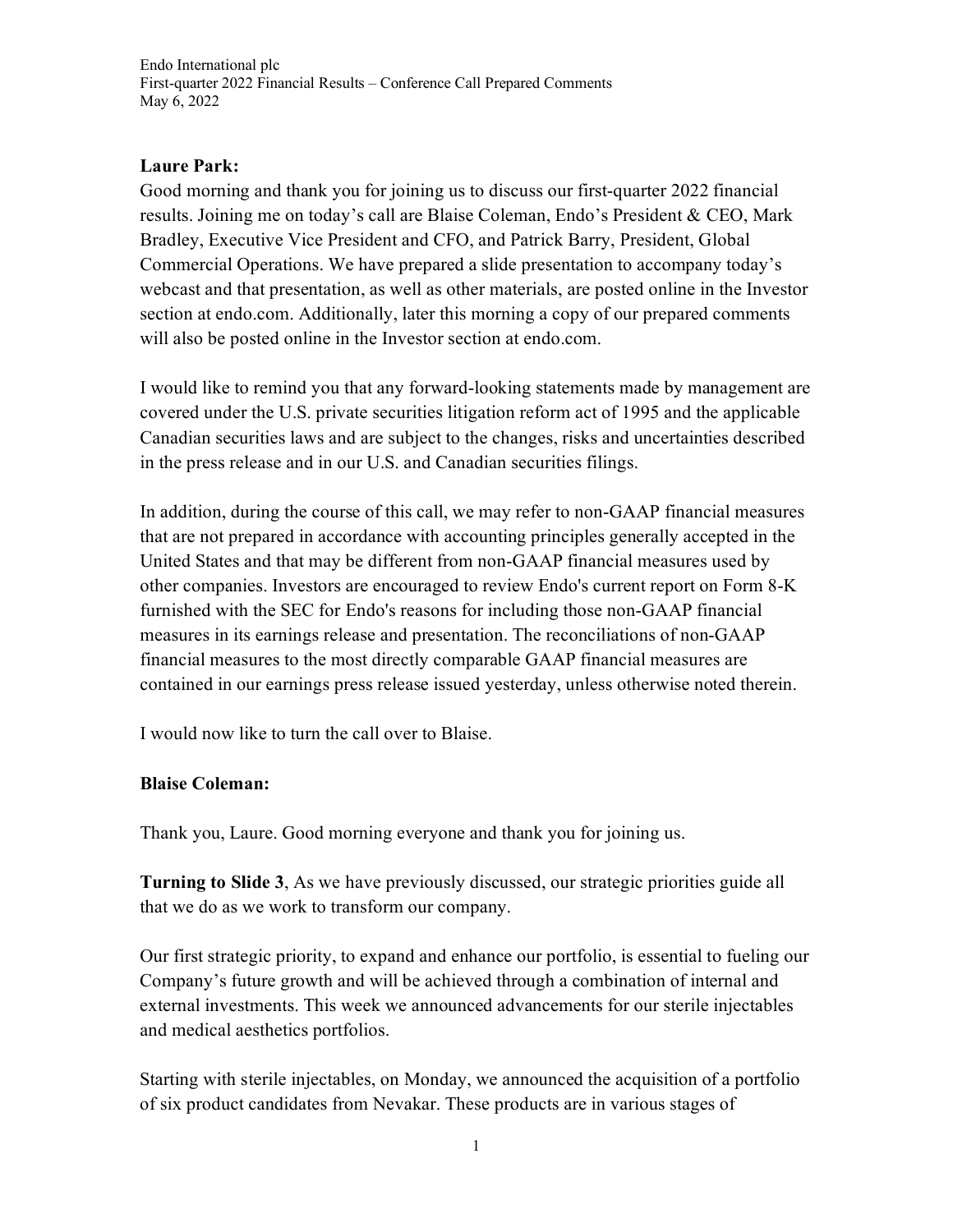Endo International plc First-quarter 2022 Financial Results – Conference Call Prepared Comments May 6, 2022 development, with the first launch expected in 2025. Endo will control all remaining development, regulatory, manufacturing and commercialization activities for these assets. This acquisition further bolsters and expands our pipeline of differentiated ready-to-use sterile injectables.

Additionally, yesterday, we announced that later this quarter we plan to launch a new multi-cohort, open-label study referred to as APHRODITE-1 focused on reducing bruising associated with the utilization of QWO. The study will test different interventions to assess their potential impact on the reduction of bruising and is part of our investment to achieve QWO's full potential.

Our second strategic priority, to reinvent how we work, permeates our entire organization and everything we do. A key element of this priority is to optimize our manufacturing network, invest in new capabilities in support of our future portfolio and maximize supply chain flexibility and resiliency. Last month, the U.S. FDA completed its first inspection of our new manufacturing facility in Indore, India resulting in no major Form 483 inspection observations. We have already received FDA approvals for several solid oral dose products that will be manufactured at the new site.

Additionally, we continue to identify actions to simplify our ways of working across our business. We expect these actions to generate cost savings in the second half of 2022 with a portion of the savings expected to be utilized to fund certain high priority new initiatives such as our new QWO clinical study.

Our third strategic priority, to be a force for good, embodies our commitment to create sustainable value that benefits all of our stakeholders. It also drives our Environmental, Social and Governance strategy. Last week, we published our 2021 Corporate Responsibility Report, which serves as an annual accounting of our performance and our progress to integrate ESG into our company. I am pleased with our progress, which includes the measurement of Scope 1 and Scope 2 Greenhouse Gas Emissions data.

I want to thank all of our team members for their continued commitment to our vision and for their efforts to advance our strategic priorities.

**Moving to Slide 4**, this is a snapshot of our segment and consolidated revenues and our adjusted EBITDA for the quarter. First-quarter enterprise revenues of \$652 million were better than expected due to slightly higher revenues across each of our business segments. Compared to prior year, revenues decreased by approximately 9%, primarily due to decreased revenues from our Sterile Injectables segment, partially offset by increased revenues from our Generic Pharmaceuticals segment.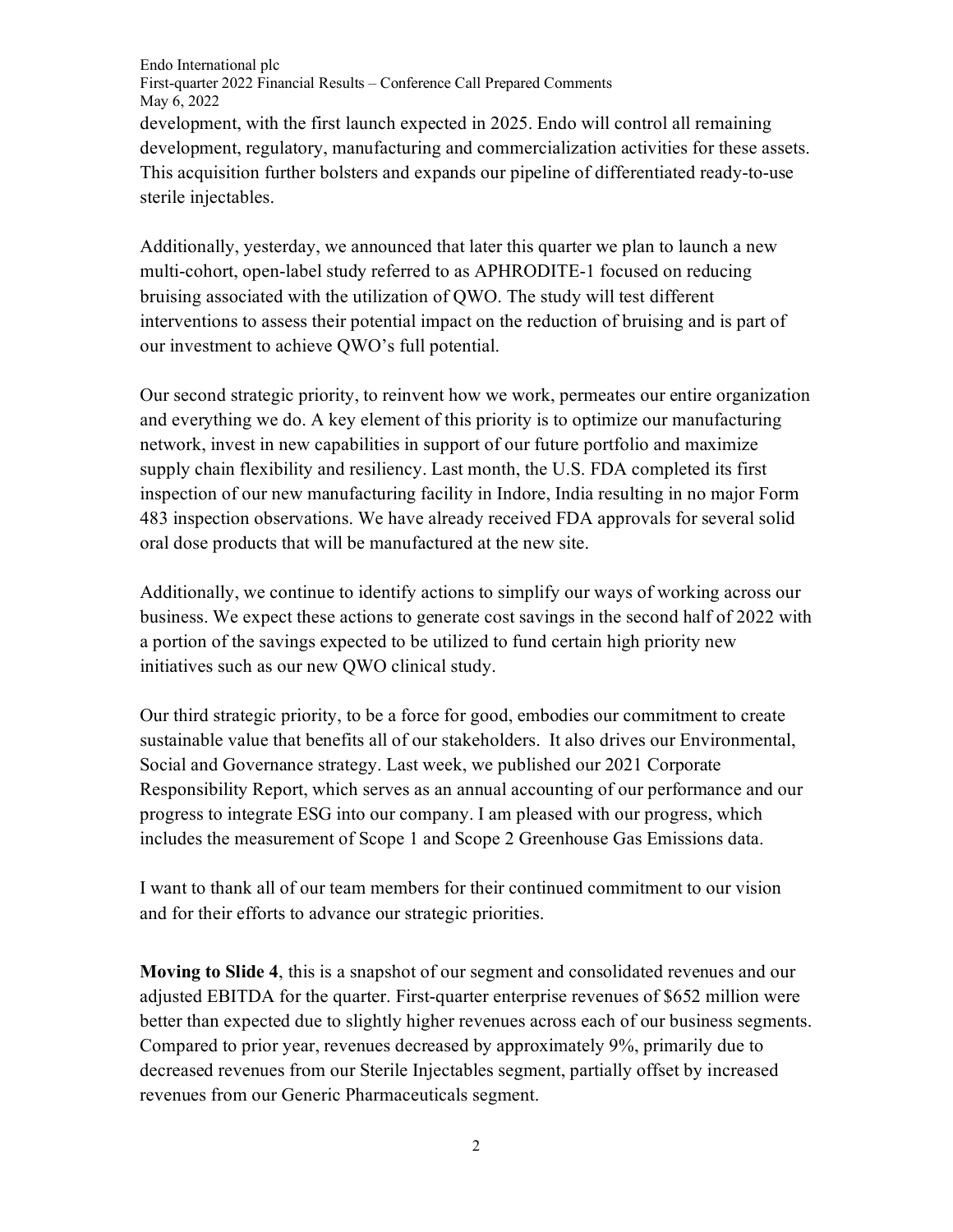First-quarter 2022 adjusted EBITDA of \$311 million was better than expected due to higher revenue and favorable product mix, and lower adjusted operating expenses. Compared to prior year, adjusted EBITDA decreased by approximately 15% primarily due to lower total VASOSTRICT revenues, lower adjusted gross margin and higher adjusted operating expenses due to increased commercial investments.

**Turning to Slide 5**, first-quarter revenues from our Branded Pharmaceuticals segment were better than expected primarily driven by higher growth in XIAFLEX<sup>®</sup> and other office-administered products. Compared to prior year, segment revenues decreased approximately 1%. This reflects a 12% decrease in our Established products portfolio and a 4% increase from our Specialty Products portfolio.

Although XIAFLEX's performance in January and February was unfavorably impacted by on-going medical and administrative staff shortages in physicians' offices and lower numbers of in-person patient office visits, we saw improving market conditions and a recovery in demand starting in March. We remain optimistic that market conditions will continue to steadily improve throughout the rest of the second quarter and the second half of the year.

First quarter revenues from our Sterile Injectables segment were consistent with our expectations. Compared to prior year, segment revenues decreased by approximately 22% due to decreased VASOSTRICT revenues, primarily related to generic competition as well as lower overall market demand as COVID-19 related hospital utilization declined.

**Turning to slide 6**, the vasopressin market is currently very dynamic and evolving. First, beginning late last year and continuing early into the first-quarter of this year, hospital purchasing of VASOSTRICT vials continued to be elevated driven by COVID 19 related hospital utilization and projected future needs. This was followed by the entry of multiple generic vasopressin vial competitors, triggered by Eagle's January launch at risk, which substantially reduced market pricing and our VASOSTRICT vial market share. As we moved through the first quarter and COVID-19 related hospital utilization began to decline, overall vasopressin market volumes also began to significantly decline. The convergence of aggressive competition and overall declining market volumes on VASOSTRICT vial demand has resulted in a current high level of VASOSTRICT vial channel inventory in terms of weeks on hand. Based on this, we anticipate experiencing a prolonged period of VASOSTRICT vial destocking through the remainder of the second quarter. Accordingly, we expect to see a material unfavorable impact on revenues from VASOSTRICT in the second quarter, inclusive of a one-time negative destocking impact of approximately \$25 million.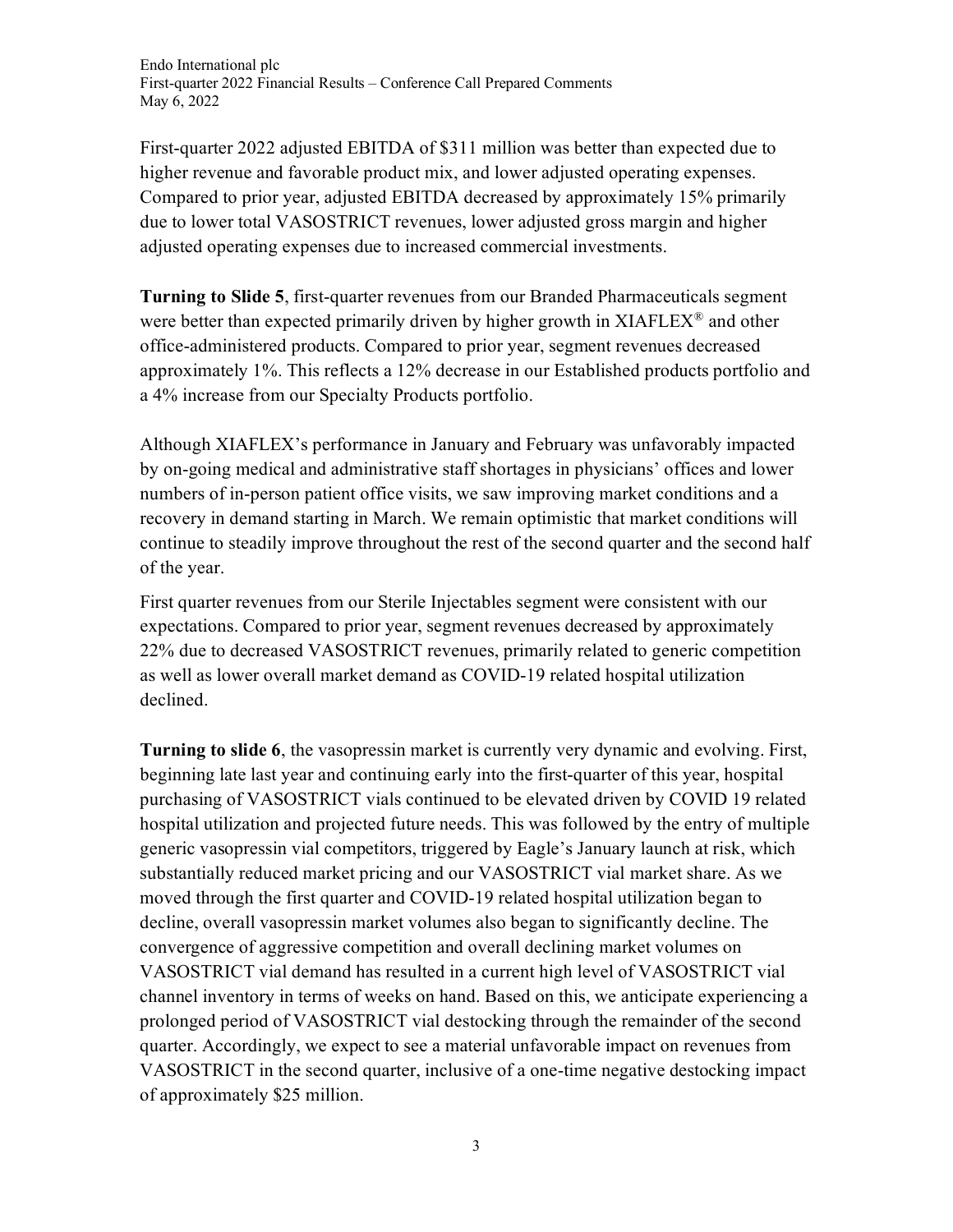Additionally, as we approach the end of Eagle's 180-day exclusivity period in mid-July, we are preparing for potential additional market entrants.

With regards to our VASOSTRICT ready to use bottle, while early in the launch, we are encouraged by the market conversion to the bottle and the positive feedback we have received from our customers to date. Many of our customers have noted the potential for efficiency and convenience, particularly as it relates to room temperature storage of the bottle as well as the flexibility of having the bottle at the site of care.

**Moving to Slide 7,** first quarter revenues from our Generic Pharmaceuticals segment exceeded expectations due to better than planned varenicline revenues. Compared to prior year, first quarter segment revenues increased by 3% mainly due to revenues from varenicline, partially offset by competitive pressure on certain other generic products. I'll share more about the varenicline opportunity on the next slide.

Finally, International segment revenues for the first-quarter were in line with expectations and essentially flat compared to prior year.

**Moving to our varenicline product opportunity on slide 8**, we are extremely proud of our team members' efforts to successfully expand our capacity during the quarter which now is fully equipped to supply the market pre-Chantix withdrawal levels. This is critical to our ability to fill the current unmet product demand. Based on recent IQVIA data, we have approximately 85% share of the current market for the molecule. We believe varenicline has the potential to be a significant opportunity for us this year. However, we currently have no visibility into when competition might materialize for this product. Therefore, it's difficult to estimate the full year outlook at this time. What we can say with confidence is that we are working to fully capitalize on the opportunity. This includes investments in omnichannel marketing to create awareness of generic varenicline availability in support of increasing overall varenicline market volumes.

**Moving to slide 9**, maximizing XIAFLEX for long-term growth is a critical element of our strategic priority to expand and enhance our portfolio. We believe that XIAFLEX has the potential to satisfy the large unmet needs that continue to exist for nonsurgical options to treat both Peyronie's Disease and Dupuytren's Contracture.

We are encouraged by the strong interest by patients seeking treatment which is fueling underlying demand across both indications, as measured by consumer traffic to our website and physician locator sites. This is a good early indicator of patient interest and initial consumer activation.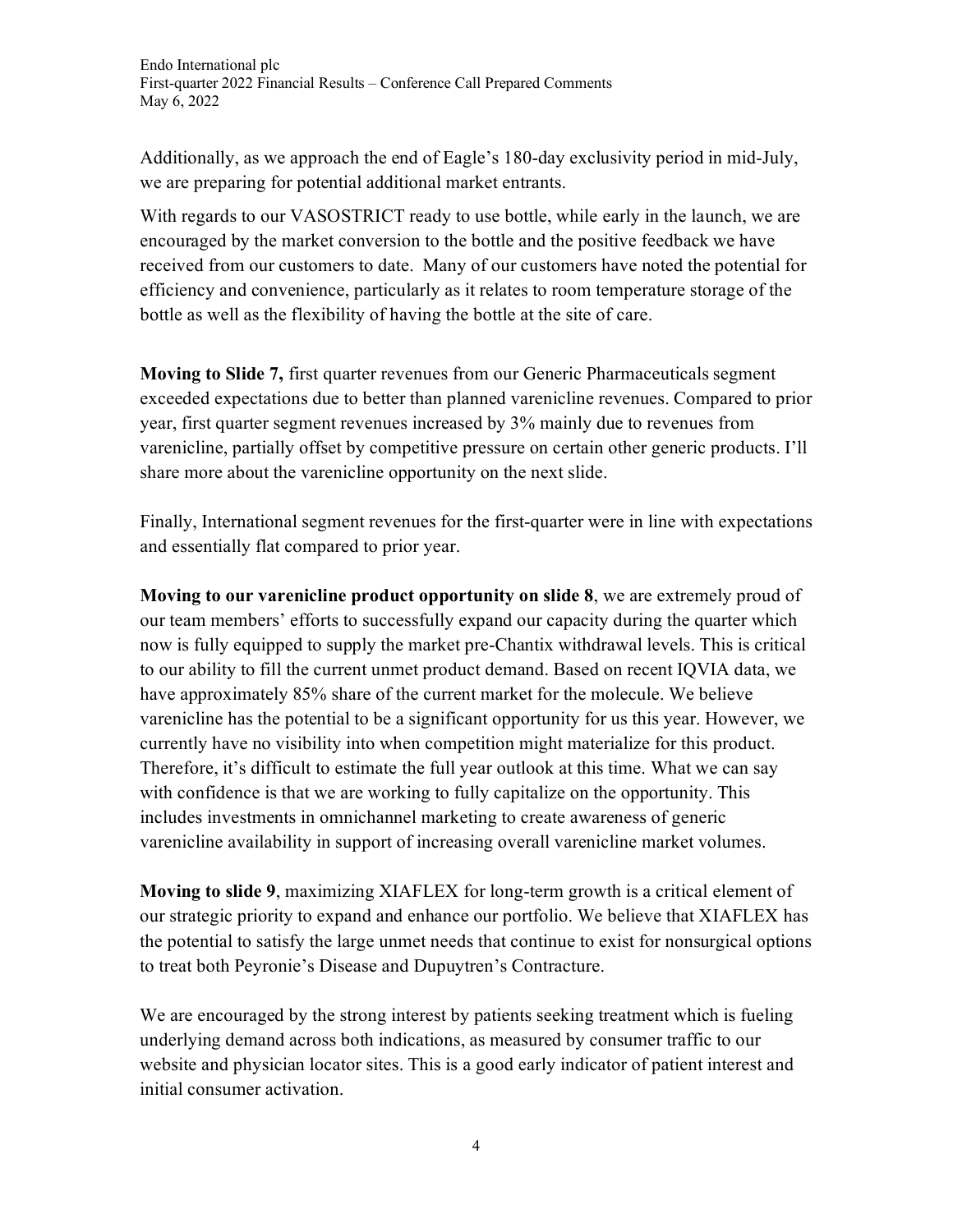To realize the potential of these indications and drive meaningful adoption and sustainable long-term growth, we are committed to consistent investment in condition awareness and consumer activation.

For Peyronie's Disease, our branded campaign is intended to motivate men to visit a specially trained urologist and to request XIAFLEX. To help assist with diagnosis, we are also developing a digital app to give men who have a curvature the ability to screen themselves for Peyronie's Disease and securely share that information with a urologic professional, all from the privacy of their own homes. We plan to launch this app later this year.

For Dupuytren's Contracture, we are very encouraged by the consumer response from our new condition awareness campaign featuring real patients. Our Watching Education Unfold commercials are driving strong digital traffic from patients searching for information regarding their condition.

In addition to optimizing our on-market indications, our XIAFLEX maximization plan also includes continued investment in the development of potential future new indications.

The current XIAFLEX indications in clinical development include plantar fibromatosis and adhesive capsulitis. We believe these potential orthopedic focused indications represent the opportunity to potentially bring an innovative treatment option to address a large unmet need for patients who are seeking a non-surgical approach. In addition, these potential indications represent attractive market opportunities, are highly synergistic with our current orthopedic selling footprint and commercial capabilities and represent highly efficient adjacencies for our XIAFLEX franchise. From a timeline perspective, we anticipate last patient to be enrolled in the Phase II study for plantar fibromatosis by the end of the year. For our adhesive capsulitis study, we expect final Phase 2 study results early in the third quarter of this year.

**Turning to slide 10**, as we indicated last quarter, as a company we are very focused on listening and learning from the medical aesthetics community and becoming a trusted and enduring partner in the space. In response to their feedback, we are committed to identifying potential solutions that prevent and/or mitigate bruising and potential subsequent skin discoloration following the use of QWO. Accordingly, we are advancing a multi-cohort, open-label self-controlled study referred to as APHRODITE-1 later this quarter. Taking into account real world learnings, observations, and historical clinical study findings, APHRODITE-1 will test different interventions to assess their potential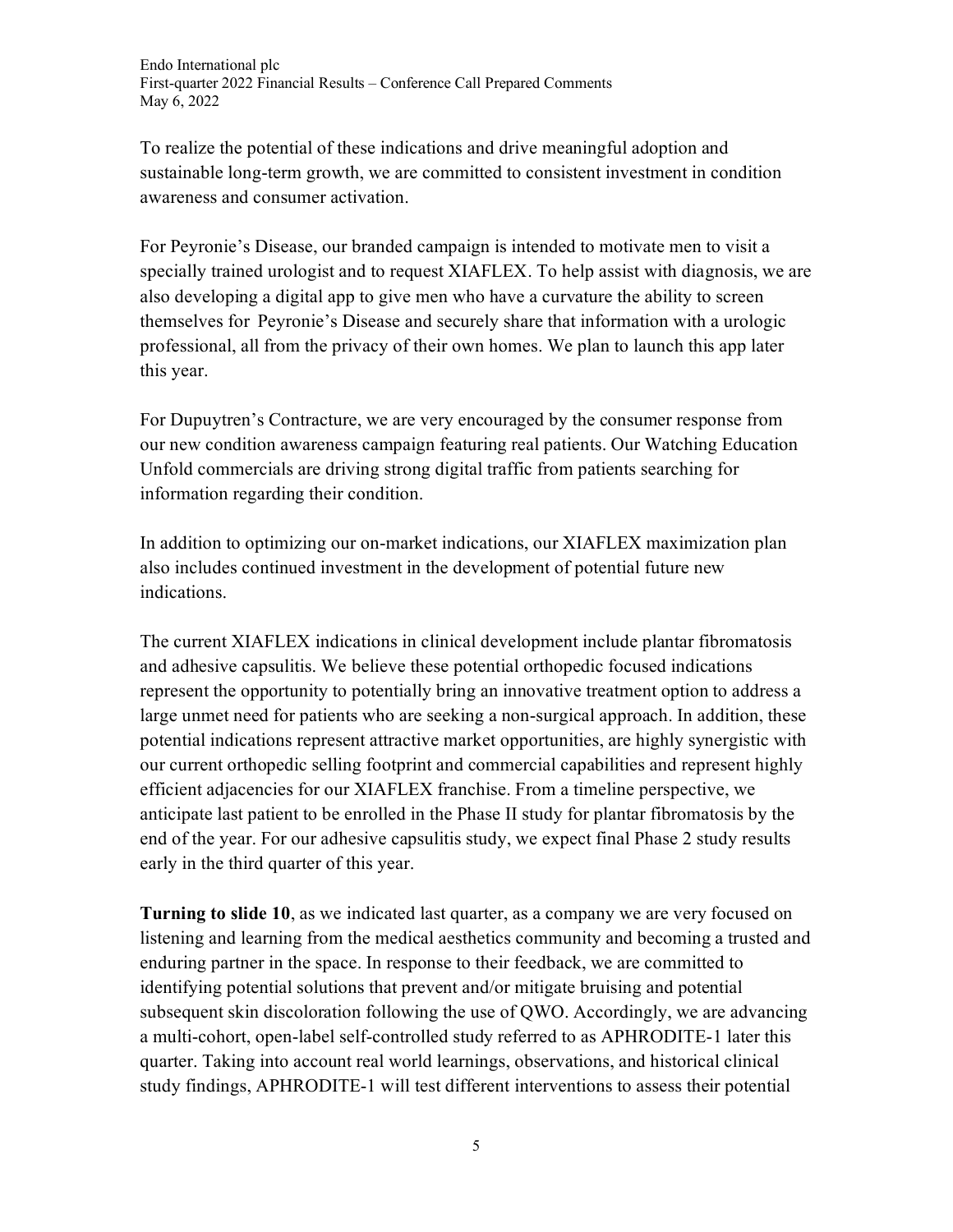Endo International plc First-quarter 2022 Financial Results – Conference Call Prepared Comments May 6, 2022 impact on the reduction of bruising following treatment with QWO, as we believe bruising is the likely precursor to the occasional incidents of skin discoloration. Additionally, the study has been created with the flexibility to add cohorts in order to test additional interventions over time if desired. Next week, we will be presenting a poster on the study design at the Symposium for Cosmetic Advances & Laser Education, in Nashville, TN. Currently, we are estimating completion of the study in mid-2023.

On the commercial side, we have adjusted our commercial resource levels and will have a focused approach on HCP outreach, successful practice integration, and targeted consumer activation. We believe this approach continues to give us a meaningful commercial presence in the medical aesthetics space and better meets today's needs. It also enables us to redeploy funding to the QWO Aphrodite-1 study.

**Turning to slide 11**, we continue to evolve our R&D pipeline and manufacturing capabilities to support the introduction of an increasing number of sterile products that focus on our customers' evolving needs. With the recent acquisition of the six ready-touse development stage product candidates from Nevakar, we have approximately 40 projects in our pipeline, with sterile injectable products now representing approximately 90%.

Year-to-date across our Sterile Injectables and Generic segments, we've launched five products and expect to launch approximately 10 new products during 2022.

In addition to our organic efforts to expand and enhance our portfolio, we intend to remain active on the business development front. We continue to be focused on opportunities such as the recent Nevakar acquisition which are in our core areas of growth and which we believe will enable us to further leverage our existing capabilities. We have taken and will continue to take a disciplined approach to deploying capital on business development opportunities that align with our strategy.

With that, let me turn the call over to Mark to further discuss the Company's financial results and our financial guidance.

## **Mark Bradley:**

Thank you, Blaise and good morning everyone.

**On slide 12,** you will see a snapshot of our first-quarter GAAP and Non-GAAP financial results.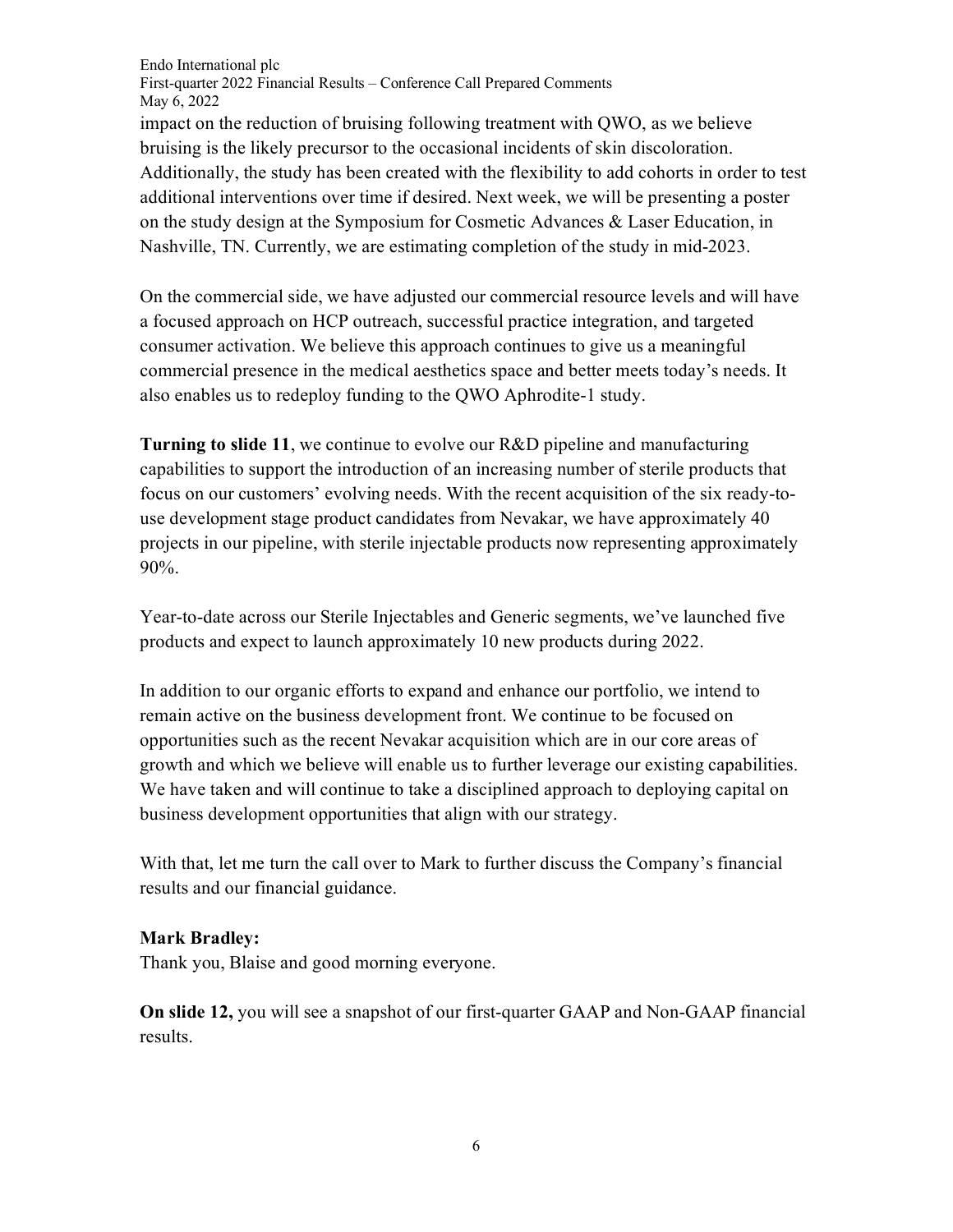On a GAAP basis, loss from continuing operations was approximately \$65 million or 28 cents per share on a diluted basis in the first quarter of 2022 compared to income from continuing operations of approximately \$47 million or 20 cents per share on a diluted basis in the first quarter of 2021. This decrease was primarily due to decreased revenues and increased operating expenses, primarily related to our investment in consumer marketing efforts to support XIAFLEX, as well as higher litigation-related costs and asset impairment charges.

On an adjusted basis, income from continuing operations was approximately \$156 million, or 66 cents per share on a diluted basis, in the first quarter of 2022 compared to income from continuing operations of approximately \$175 million, or 73 cents per share on a diluted basis, in the first quarter of 2021. This was primarily attributable to a decrease in revenues that was partially offset by a decrease in adjusted taxes due to lower pre-tax income and a lower adjusted effective tax rate.

As a result of the actions intended to simplify our ways of working that Blaise mentioned earlier, we expect to realize between \$55 million and \$65 million of annualized pre-tax cash savings by the end of the second quarter of 2023. While we expect to begin realizing some of these savings in the second half of 2022, we also expect to reinvest a portion of the savings back into the business, including to fund the Qwo APHRODITE-1 study.

In connection with these actions, we expect to incur between \$40 million and \$55 million in total pre-tax restructuring related expenses, which includes approximately \$25 million to \$35 million of cash charges. In the first quarter of 2022, we recorded a pre-tax charge of approximately \$30 million, which included approximately \$20 million of cash charges.

**Turning to Slide 13,** consistent with our approach for the first quarter, we are only providing financial guidance for the second quarter of 2022 at this time due to continued uncertainties in certain key assumptions that are expected to impact the full year.

For the second quarter of 2022, we expect total revenues to be between \$500 million and \$525 million, adjusted EBITDA to be between \$110 million and \$125 million, and adjusted loss from continuing operations to be between 15 cents and 17 cents per share on a diluted basis.

As we previously disclosed, beginning with the first quarter of 2022, we no longer exclude acquired in-process R&D from the non-GAAP performance measures we use in connection with our quarterly financial reporting and forward-looking guidance. This change was made in response to views expressed by the SEC and is consistent with broad adoption by others in the industry. Accordingly, our second quarter Adjusted EBITDA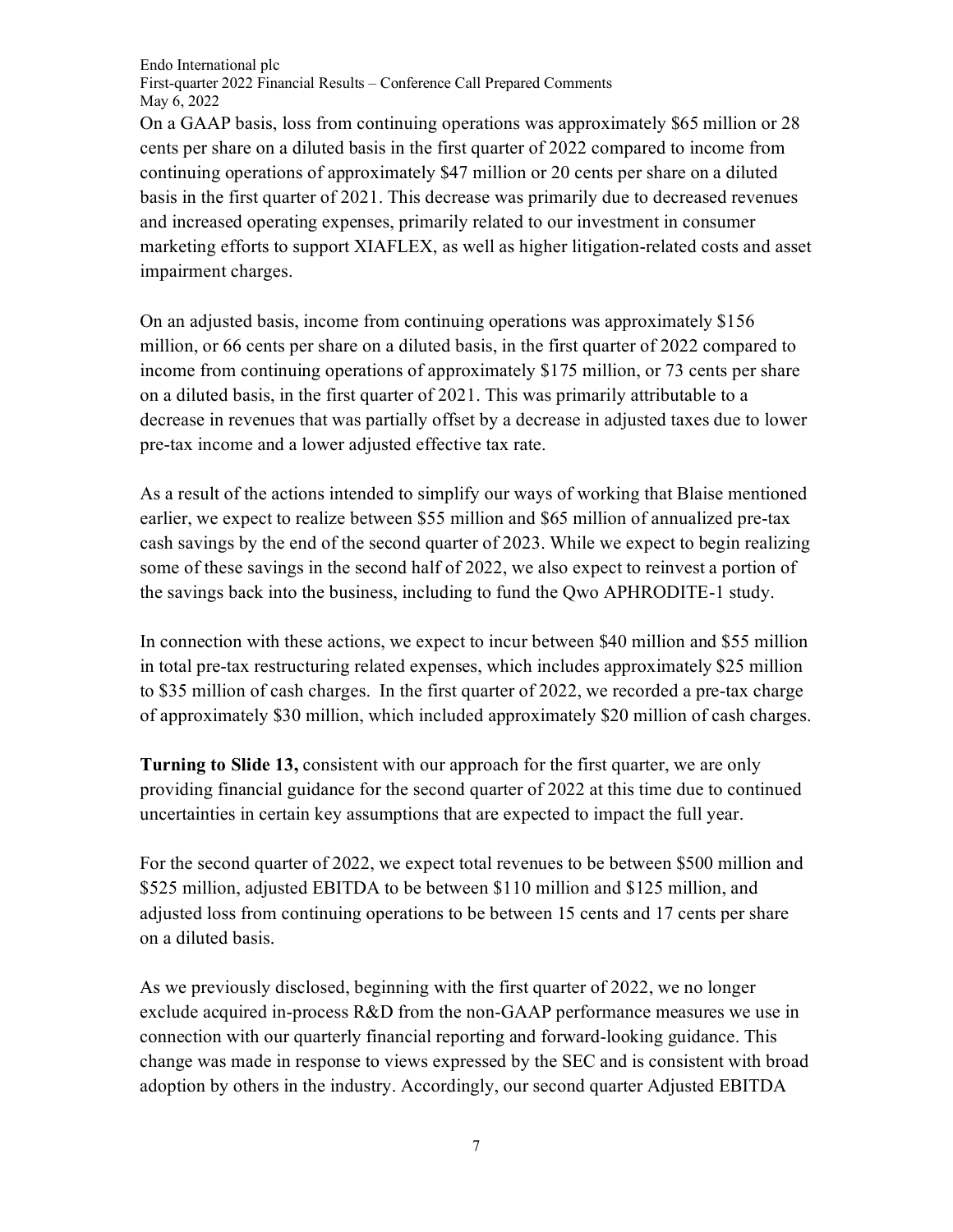and Adjusted earnings per share guidance includes the non-recurring \$35 million payment related to the previously announced Nevakar portfolio acquisition that will be expensed as acquired in-process R&D in the second quarter. However, it is important to note that our credit agreement and bond indentures continue to permit acquired in-process R&D, which includes upfront and milestone payments expensed as R&D, to be added back for purposes of calculating certain leverage ratios and other metrics within those agreements.

With respect to second quarter 2022 total revenues, compared to the first quarter of 2022, our guidance range primarily reflects significant erosion in both VASOSTRICT vial price and underlying demand due to competition, lower overall vasopressin market volumes, and the estimated one-time destocking impact of approximately \$25 million. It also reflects slightly improving market conditions for XIAFLEX and the continued impact of competitive events in our Generics business.

Our second quarter 2022 guidance assumes an adjusted gross margin of approximately 67% which is lower than the first quarter of 2022 due to product mix.

We further assume that second quarter 2022 adjusted operating expenses as a percentage of revenue will be approximately 46.5%. This assumption reflects our continued commitment to invest in our core areas of growth. This includes investing in both onmarket and potential future new XIAFLEX indications, funding the Qwo APHRODITE-1 clinical study, and investing in the development of new Sterile Injectable products. It also includes the non-recurring \$35 million investment related to the Nevakar portfolio acquisition. We believe these strategic investments in our portfolio will generate long term value for Endo.

Relative to the second quarter, we expect operating expenses to decline in the second half of the year as a result of the cost efficiency actions intended to simplify our ways of working that we previously mentioned.

Finally, for the second quarter of 2022, we are assuming interest expense of approximately \$143 million and an adjusted effective tax rate of approximately 1%.

Please keep in mind that neither our first quarter actual results nor our second quarter guidance ranges may be indicative of future period results. As I mentioned earlier, we are not providing full year 2022 guidance as there continues to be significant near-term uncertainties associated with certain key assumptions that are expected to impact our full year adjusted results.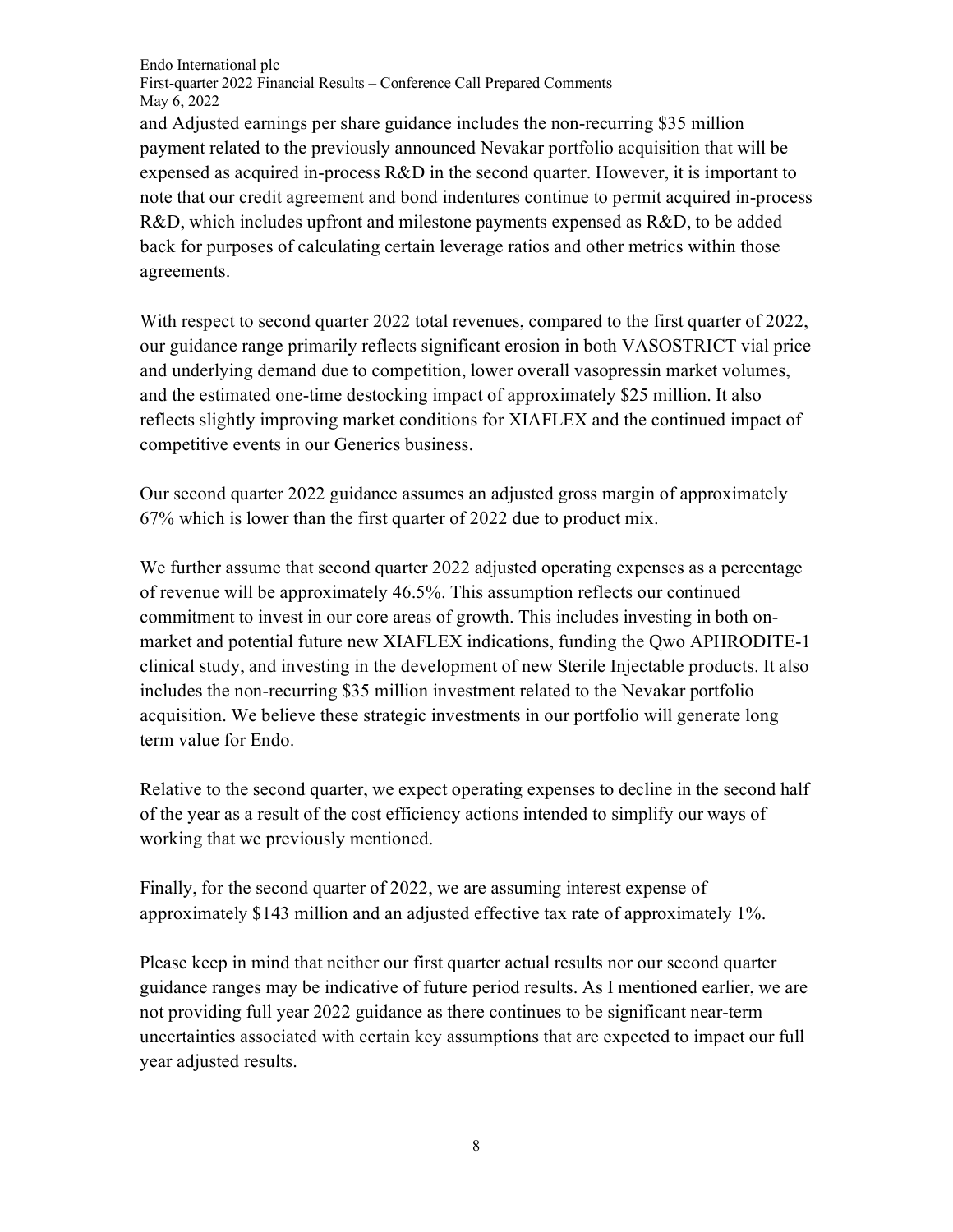Endo International plc First-quarter 2022 Financial Results – Conference Call Prepared Comments May 6, 2022 The assumptions with the highest degree of near-term uncertainty relate to VASOSTRICT, Varenicline, and our specialty office-administered products, particularly XIAFLEX. These key near-term uncertainties could serve as either a considerable headwind or tailwind in the second half of 2022, relative to our projected second quarter guidance ranges, depending on how actual events materialize throughout the remainder of the year.

For VASOSTRICT, the key uncertainties primarily include the level and rate of VASOSTRICT vial erosion, including the impact of future vial competition following the 180-day period of exclusivity, and the level and rate of vasopressin vial conversion to the ready-to-use VASOSTRICT bottle. A potential resurgence in COVID-19 related hospitalizations also creates some uncertainty for overall vasopressin demand.

For Varenicline, the key uncertainties include the timing and number of future competitive entrants, as well as the rate and extent of the recovery in the total varenicline market volume to pre-CHANTIX withdrawal levels.

For our specialty office-administered products, the key uncertainties relate to the ongoing medical and administrative staff shortages in physicians' offices and the corresponding impact on the number of in-person patient office visits. Although we have recently seen improving market conditions for our specialty office-administered products, the rate and extent of the recovery will have a material impact on the performance of this portfolio of products, particularly XIAFLEX, over the remainder of the year.

**Switching to slide 14,** this is a summary of second quarter 2022 segment revenue assumptions as well as product specific assumptions for XIAFLEX and VASOSTRICT.

**Advancing to slide 15 and wrapping up the financial discussion**, unrestricted cash flow prior to debt payments was \$91 million for first quarter 2022 compared to \$250 million in the prior year. This decrease was primarily due to lower adjusted EBITDA coupled with higher opioid related legal expenses and settlements.

We ended the first quarter of 2022 with approximately \$1.4 billion of unrestricted cash and a net debt-to-adjusted EBITDA ratio of approximately 4.7 times. These amounts reflect the repayment of approximately \$180 million of maturing debt that we made in January.

We expect second-quarter 2022 unrestricted cash outflow prior to debt payments to be between \$280 million and \$295 million. This range reflects expected payments of approximately \$165 million for opioid related legal expenses and accrued liabilities. It